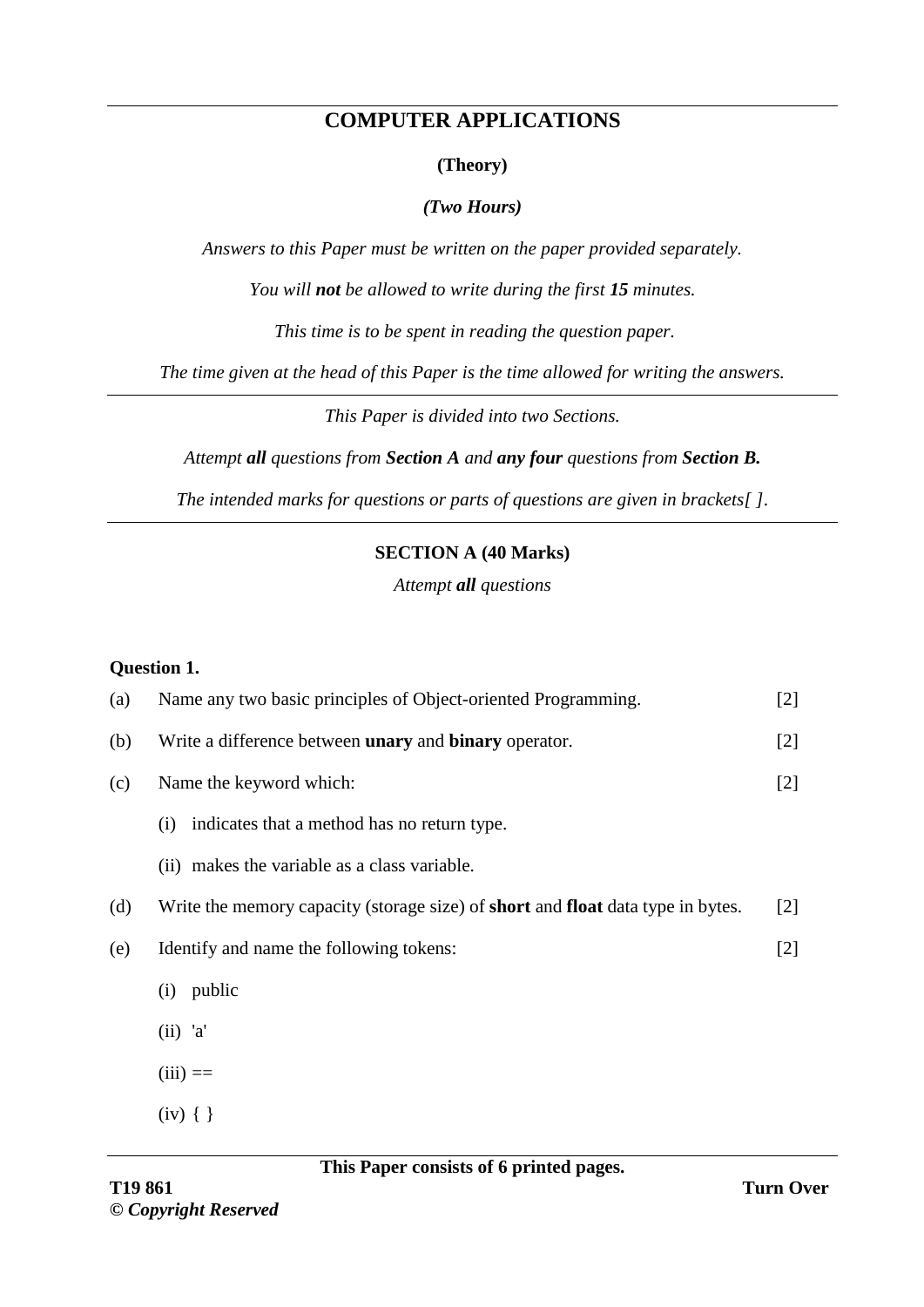# **Question 2.**

| (a) | Differentiate between if else if and switch-case statements.                                                                                                                                         | $[2]$             |
|-----|------------------------------------------------------------------------------------------------------------------------------------------------------------------------------------------------------|-------------------|
| (b) | Give the output of the following code:<br>String $P = "20", Q = "19";$<br>int $a = Integer.parseInt(P);$<br>int $b = Integer.valueOf(Q);$<br>System.out.println( $a+$ ""+b);                         | $[2]$             |
| (c) | What are the various types of errors in Java?                                                                                                                                                        | $[2]$             |
| (d) | State the data type and value of res after the following is executed:<br>char ch = $9$ ;<br>res= Character.isDigit(ch);                                                                              | $[2]$             |
| (e) | What is the difference between the linear search and the binary search<br>technique?                                                                                                                 | $\lceil 2 \rceil$ |
|     | Question 3.                                                                                                                                                                                          |                   |
| (a) | Write a Java expression for the following:<br>$\vert x^2 + 2xy \vert$                                                                                                                                | $[2]$             |
| (b) | Write the return data type of the following functions:<br>startsWith()<br>(i)<br>(ii) random()                                                                                                       | $[2]$             |
| (c) | If the value of <b>basic</b> =1500, what will be the value of $\textbf{tax}$ after the following<br>statement is executed?<br>$\text{tax} = \text{basic} > 1200$ ? 200 :100;                         | $[2]$             |
| (d) | Give the output of following code and mention how many times the loop will<br>execute?<br>int i;<br>for( $i=5$ ; $i>=1$ ; $i=$ )<br>{<br>$if(i\%2 == 1)$<br>continue;<br>System.out.print( $i$ +""); | [2]               |
|     |                                                                                                                                                                                                      |                   |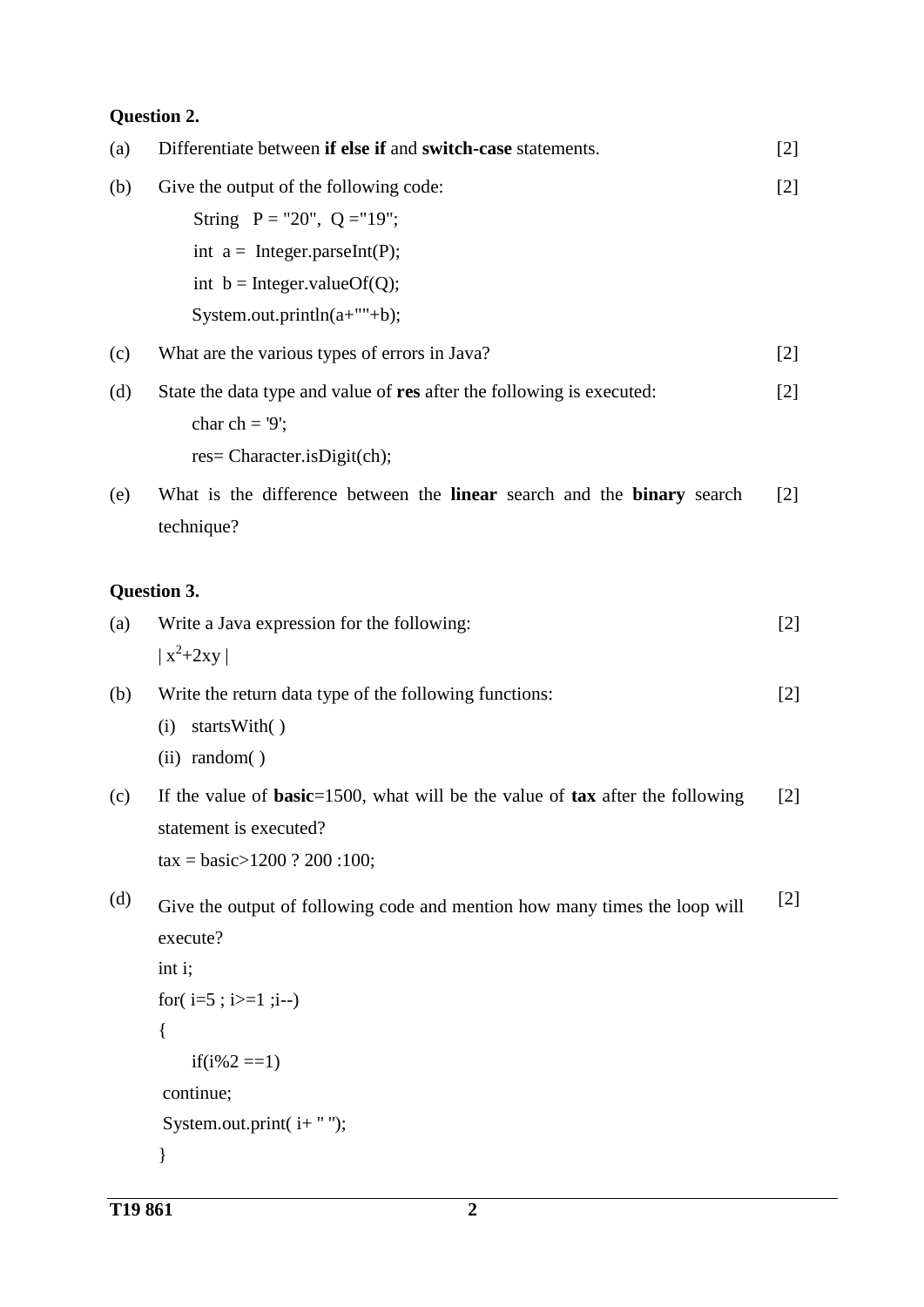| (e) | State a difference between call by value and call by reference.                       | $[2]$             |
|-----|---------------------------------------------------------------------------------------|-------------------|
| (f) | Give the output of the following:                                                     | $[2]$             |
|     | Math.sqrt(Math.max $(9,16)$ )                                                         |                   |
| (g) | Write the output for the following:                                                   | $\lceil 2 \rceil$ |
|     | String $s1 =$ "phoenix"; String $s2 =$ "island";                                      |                   |
|     | System.out.println $(s1$ .substring $(0)$ .concat $(s2$ .substring $(2)$ );           |                   |
|     | System.out.println(s2.toUpperCase());                                                 |                   |
| (h) | Evaluate the following expression if the value of $x=2$ , $y=3$ and $z=1$ .           | $\lceil 2 \rceil$ |
|     | $V = X + -Z + V + + +V$                                                               |                   |
| (i) | String $x[] = \{$ "Artificial intelligence", "IOT", "Machine learning", "Big data" }; | $\lceil 2 \rceil$ |
|     | Give the output of the following statements:                                          |                   |
|     | System.out.println $(x[3])$ ;<br>(i)                                                  |                   |
|     |                                                                                       |                   |

- (ii) System.out.println(x.length);
- (j) What is meant by a package? Give an example. [2]

### **SECTION B (60 Marks)**

#### Attempt *any four* questions from this Section.

*The answers in this Section should consist of the Programs in either Blue J environment or any program environment with Java as the base.*

*Each program should be written using Variable descriptions/Mnemonic Codes so that the logic of the program is clearly depicted. Flow-Charts and Algorithms are not required.*

### **Question 4.**

|  | Design a class name <b>ShowRoom</b> with the following description: | $[15]$ |
|--|---------------------------------------------------------------------|--------|
|--|---------------------------------------------------------------------|--------|

Instance variables / Data members:

| String name | $\sim 100$ | To store the name of the customer          |
|-------------|------------|--------------------------------------------|
| long mobno  | $\sim 100$ | To store the mobile number of the customer |
| double cost | $\sim 100$ | To store the cost of the items purchased   |
| double dis  |            | To store the discount amount               |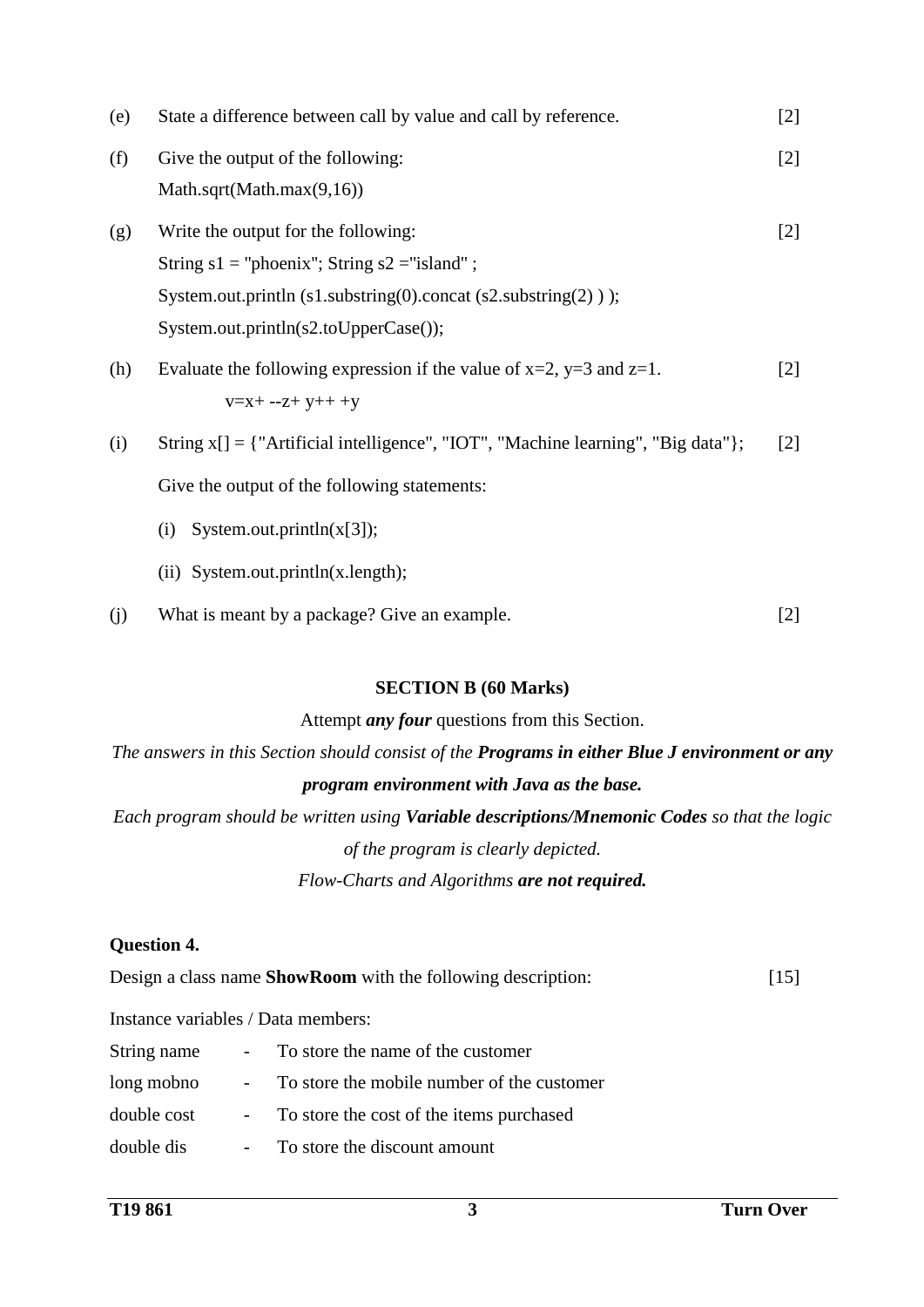|                 | double amount - To store the amount to be paid after discount                                    |
|-----------------|--------------------------------------------------------------------------------------------------|
| Member methods: |                                                                                                  |
|                 | ShowRoom() - default constructor to initialize data members                                      |
|                 | void input() - To input customer name, mobile number, cost                                       |
|                 | void calculate () - To calculate <b>discount</b> on the <b>cost</b> of purchased items, based on |
|                 | following criteria                                                                               |

|                                                                           | Discount        |
|---------------------------------------------------------------------------|-----------------|
| Cost                                                                      | (in percentage) |
| Less than or equal to ₹ 10000                                             | 5%              |
| More than $\bar{\tau}$ 10000 and less than or equal to $\bar{\tau}$ 20000 | 10%             |
| More than $\bar{\tau}$ 20000 and less than or equal to $\bar{\tau}$ 35000 | 15%             |
| More than $\bar{\tau}$ 35000                                              | 20%             |

void display() - To display customer name, mobile number, amount to be paid after discount.

Write a main method to create an object of the class and call the above member methods.

#### **Question 5.**

Using the **switch-case** statement, write a menu driven program to do the following: [15]

(a) To **generate** and print Letters from A to Z and their Unicode

| Letters          | Unicode |
|------------------|---------|
| A                | 65      |
| $\boldsymbol{B}$ | 66      |
|                  |         |
| ٠                | ٠       |
| ٠                | ٠       |
| Z                | 90      |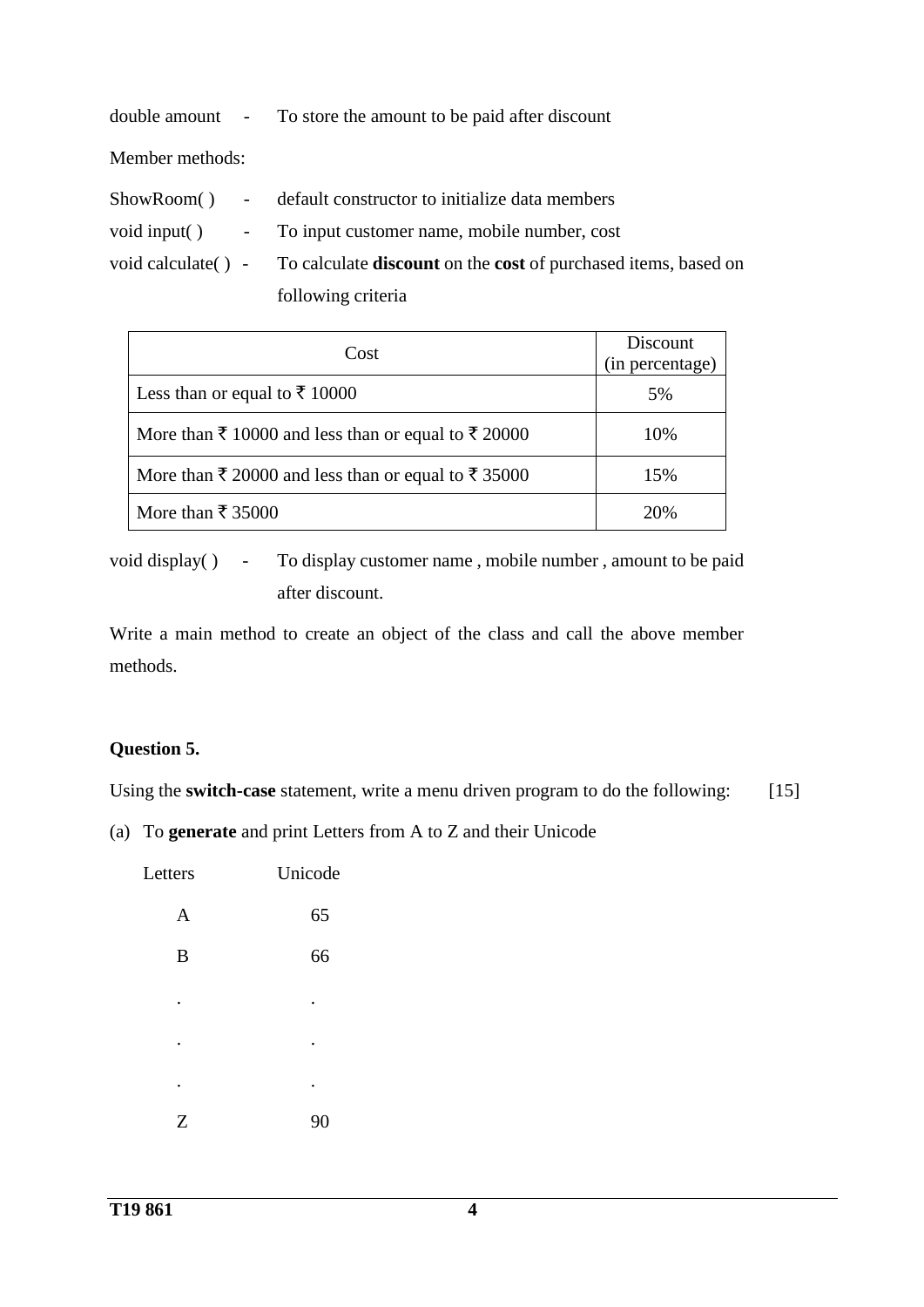(b) Display the following pattern using **iteration** (looping) statement:

### **Question 6.**

Write a program to input **15** integer elements in an array and sort them in **ascending** order using the **bubble** sort technique. [15]

# **Question 7.**

Design a class to overload a function **series( )** as follows: [15]

(a) void series (int x, int n) – To display the sum of the series given below:

 $x^{1} + x^{2} + x^{3} + \dots + x^{n}$  terms

(b) void series (int  $p$ ) – To display the following series:

0, 7, 26, 63 ……………. p terms

(c) void series (  $-$  To display the sum of the series given below:

$$
\frac{1}{2} + \frac{1}{3} + \frac{1}{4} \dots \dots \dots \dots \dots \dots \dots \dots \frac{1}{10}
$$

# **Question 8.**

Write a program to input a **sentence** and convert it into uppercase and count and display the total number of words starting with a letter **'A'**. [15]

Example:

Sample Input: ADVANCEMENT AND APPLICATION OF INFORMATION TECHNOLOGY ARE EVER CHANGING.

Sample Output: Total number of words starting with letter  $'A' = 4$ .